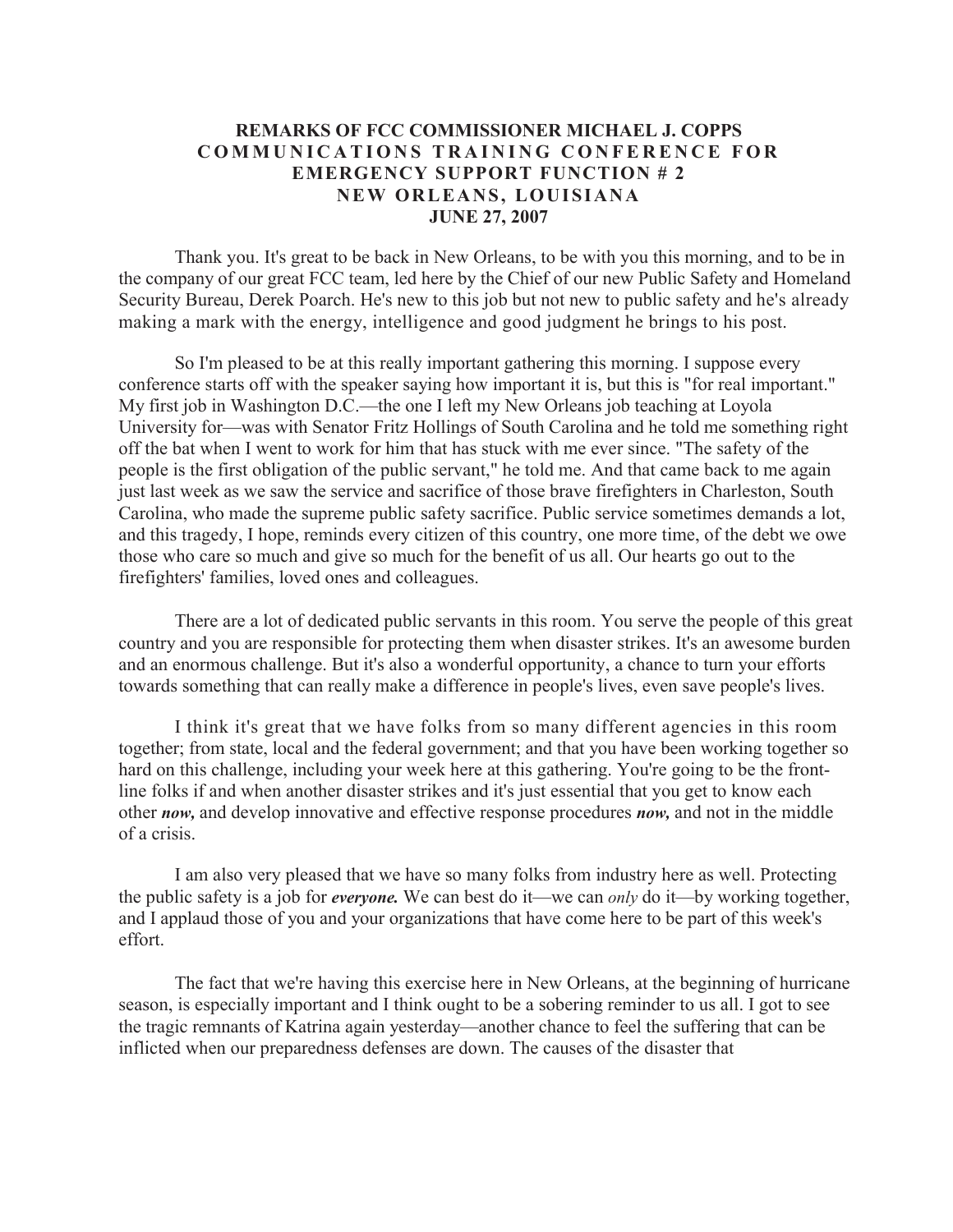became Hurricane Katrina were many and of course went far beyond the world of communications. But it *is* also common knowledge that the failure of our communications systems played a terrible role in exacerbating all of these problems.<sup>1</sup> As the FCC's own Katrina Panel documented, for a week or more, more often than not, 911 calls went unanswered, broadcast stations were dark, public safety radio systems were seriously compromised, wireless phones were inoperable, and wireline phones had no dial tone.<sup>2</sup> As historian Douglas Brinkley puts it: "That was the consensus, the one fiasco everyone agreed on — whatever else Katrina did to New Orleans, it had clearly broken down all standard modes of communications."3

We need to do better. I know each of you, and each of your agencies and enterprises, has really important skills and resources to bring to the table when it comes to protecting and restoring communications infrastructure. Our common goal should be to do such a good job that communications is *not* a focus in the aftermath of the next disaster. It should be an afterthought or not a thought at all. Police and other first responders, hospital workers, nursing home staff, and concerned family members should be free to focus on their primary missions. They should not have to worry, in the middle of a crisis, about whether their communications equipment will work.

Now that the Gulf Coast has begun the arduous process of rebuilding, our task is to ensure that we are better prepared as a nation for the next disaster, whether it be another hurricane, possibly even stronger than Katrina, or some other event. Tragedy that Katrina was in so many ways, had that storm been 30 or 40 miles west, it would have been immensely more catastrophic. And as we prepare for sure-to-be future ravages from mother nature, we must accord equal attention to preparations against the violence and murder of terrorism, where many experts remind us it's not a question of whether there will be more attacks, but when. So, if we can be sure of anything, it is that there *will* be a next disaster. And if we are going to be any better prepared next time, it will be because every federal, state, and local agency commits substantial resources to disaster preparation and makes it, truly, a top priority.

While I'm here, let me briefly address one important issue that my own agency is beginning to confront and that I know many others are also grappling with. That issue is whether the government should be focusing so heavily on a best-practice, recommendation-based approach or whether we should be using our various forms of legal authority to start developing mandatory public safety requirements. I certainly applaud the many efforts that industry has undertaken and think it is important to continue the great tradition of public-private partnership that has always been especially strong when it comes to public

safety. But this is a job that needs

<sup>&</sup>lt;sup>I</sup> See, e.g., Final Report of the Select Bipartisan Committee to Investigate the Preparation for and Response to Hurricane Katrina, H.R. Rep. No. 109 - 377, at 165 (2006), *available at*  http://katrina.house.gov/full\_katrina\_report.htm ("The near total failure of regional communications degraded situational awareness and exacerbated problems with agency coordination, command and control, logistics, and search and rescue operations."); Ivor Van Heerden and Mike Bryan, *The Storm* (Viking 2006), at 95 ("Simply put, along with everything else during Hurricane Katrina, we had a ridiculous, tragic failure to communicate.")

<sup>2</sup>See Independent Panel Reviewing the Impact of Hurricane Katrina on Communications Networks, *Report and Recommendations to the Federal Communications Commission, available at* http://www.fcc.gov/eb/hkip/karrp.pdf

<sup>3</sup>Douglas Brinkley, *The Great Deluge* (HarperCollins 2006), at 215.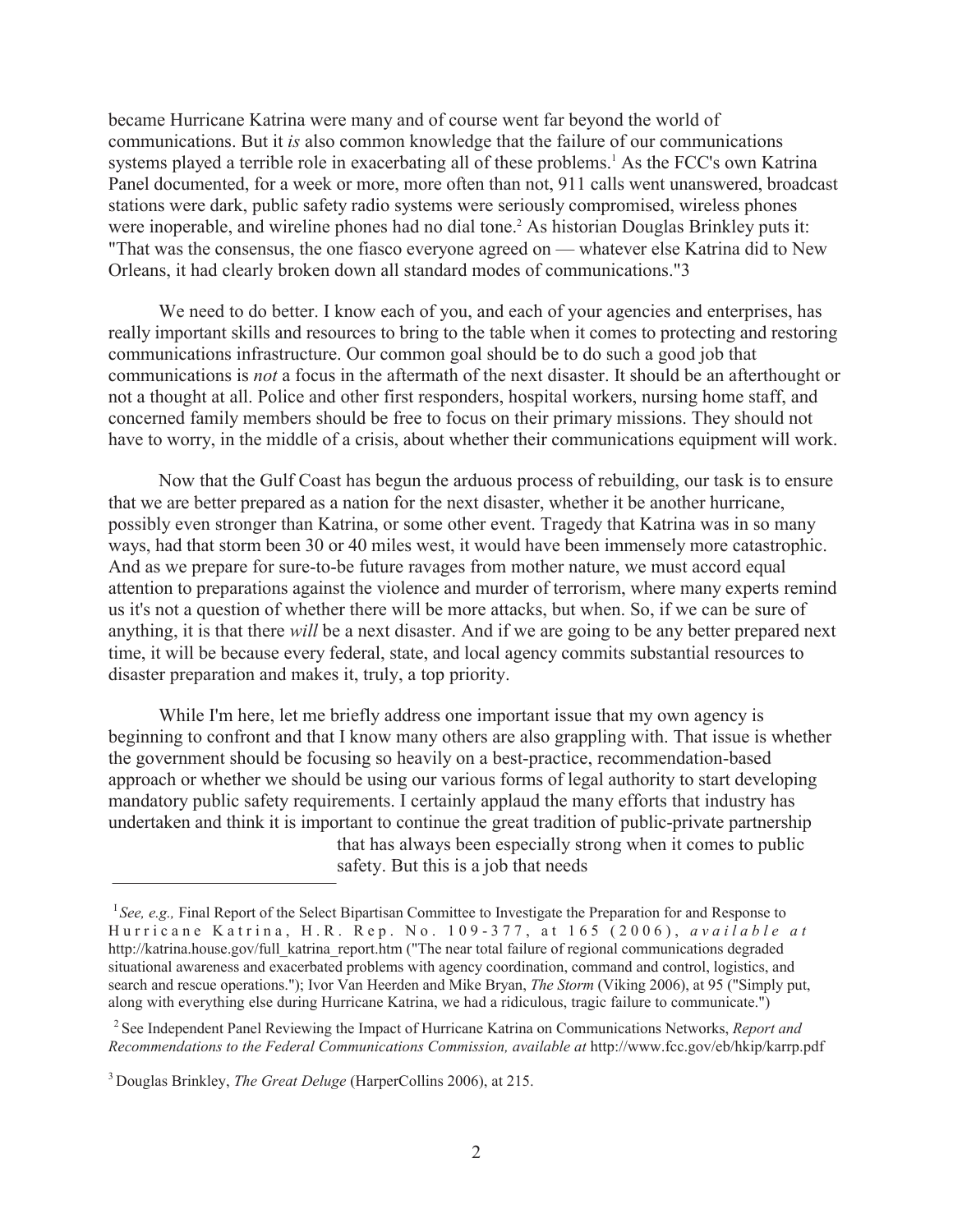to get accomplished, one way or the other, and if one approach is not getting us fully prepared for the next public safety incident, then we'd better be looking at other options. I say this not because I think it's a good guys-bad guys kind of thing, but in recognition of the reality that there are different dynamics and pressures that operate in our respective spheres, and if we are ever going to get this job done right we need to start by recognizing the world in which we live and work. I personally have long believed that government needs to be taking a lead role in mandating network resiliency standards. The nation's experience with 9/11 and Hurricane Katrina indicates to me that industry best practices and voluntary best efforts are not by themselves always going to get the job done.

This is one of the reasons I applaud the leadership of Chairman Martin at the FCC. Our agency recently acted to impose mandatory back-up power requirements on carriers who maintain central offices, as well as disaster planning requirements for carriers who own and operate certain facilities that are critical to the functioning of the 911 system. These reforms were based on the recommendations of the Katrina Commission—which was led by former NTIA Administrator Nancy Victory—as well as the many contributors to the public record, including the National Emergency Number Association (NENA) as well as St. Tammany Parish located just a few miles from here. While I certainly see the need for government to be careful and judicious in its use of mandatory requirements, I hope that we are on the cusp of taking a careful but more pro-active approach to guaranteeing public safety.

One other point: if Katrina taught us anything, it is that a huge number of institutions—I'm talking here about not only municipalities, but hospitals, nursing homes, charities, and small businesses of every stripe—don't always—or perhaps even usually—have the resources to come up with self-generated, custom-built and fully-tested disaster readiness plans. Why should each of these groups have to start from scratch and re-invent the public safety wheel? I think there's a deep need for government to act as a clearinghouse of ideas about what has worked for other organizations and what hasn't. First responders strapped for money should have a place to go to learn what other responders and jurisdictions and municipalities are doing. Why can't a hospital in rural Louisiana or Mississippi have somewhere to go to see what other facilities in other areas have already proposed or done to shore up their public safety communications? After all, learning that your disaster plan doesn't work in the middle of a disaster is emphatically **not** the right time to make that discovery. Think of the time, the effort, the money—even the lives—that might be saved by such clearinghouse activities. Chief Poarch is moving as we speak to develop this kind of capacity at the Commission—and I saw first-hand again yesterday how eagerly first responders welcome this initiative. It's something we should have done years ago. I commend him, and Chairman Martin, for their work to get this rolling. And I have encouraged other state, local, and federal agencies which have substantial knowledge and resources to be thinking and acting along these cooperative, information-sharing lines, too.

Finally, I want to urge everyone in this audience to be as aggressive and proactive as you can possibly be on these issues. Be imaginative—our job is to figure out the many ways that actual events can deviate from what's expected and to have an answer before that happens. We can't always be preparing for the last disaster—we need to envision new and unprecedented ones, too. It's my experience after decades in various branches of the government that many of the very best ideas bubble up from the folks closest to the action. If you see an opportunity being